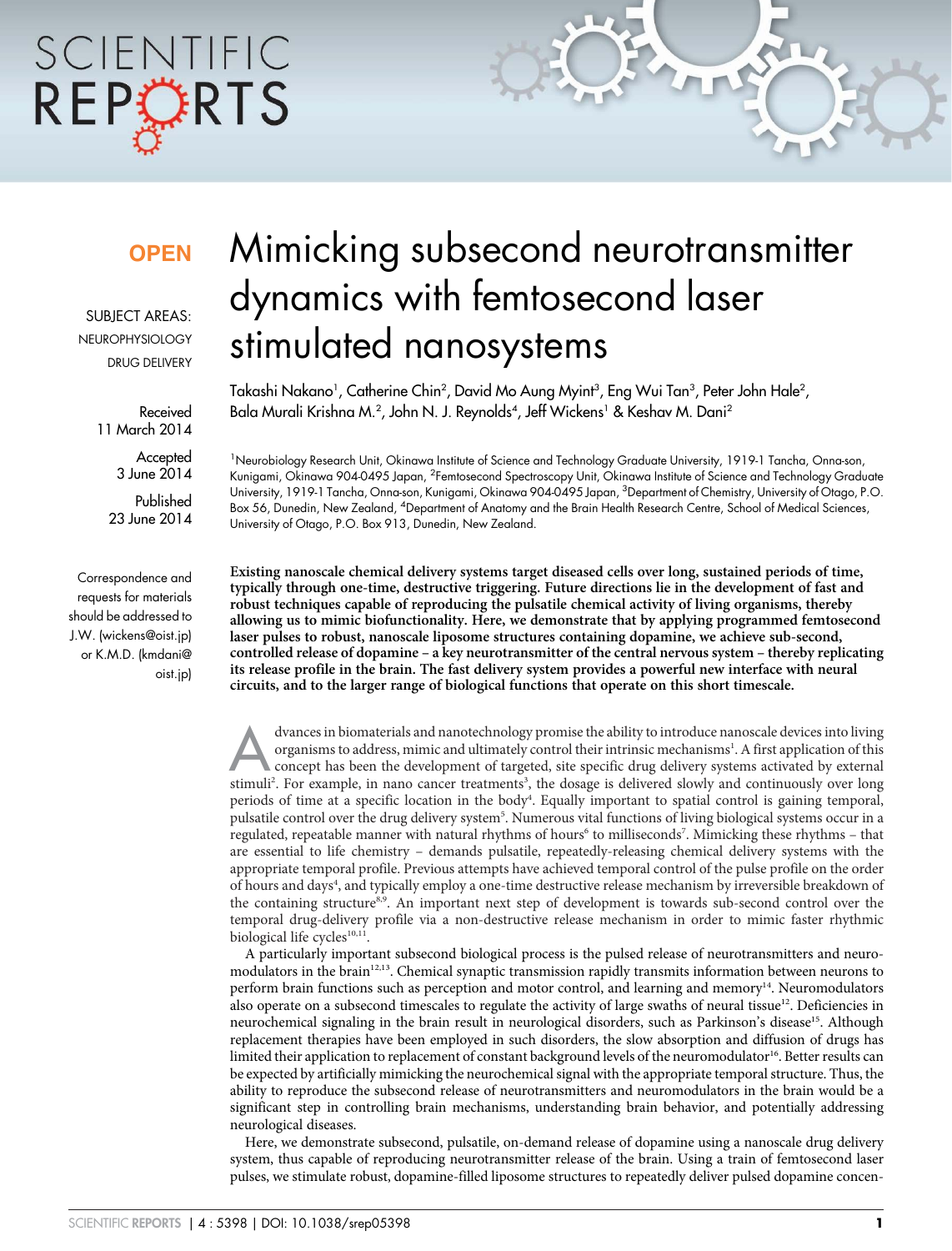



Figure 1 | Liposome delivery and measurement system. (A) Dopamine was encapsulated within the liposome's bimolecular lipid membrane. Hollow gold nanoshells (HGN) were tethered to the membrane. Femtosecond laser pulse train induces dopamine release from the liposome structures. (B) The released dopamine was measured using fast scan cyclic voltammetry. Triangular voltage pulses were applied to the carbon fiber electrode at 10 Hz. The current response to the voltage pulse showed an oxidation and reduction peak at the respective potentials of dopamine. (C) The UV/visible/NIR spectra of HGN.

trations where the delivery time and the concentration are controlled simply by adjusting the intensity and exposure time to the femtosecond laser pulse train.

To develop the nanoscale, biocompatible drug delivery system, we prepared liposome structures filled with dopamine, tethered to hollow gold nanoshells (HGN)<sup>9</sup> (Figure 1a). The liposomes were prepared by mixing 1,2-distearoyl-sn-glycero-3-phosphocholine (DSPC), cholesterol, sphingomyelin, 1,2-distearoyl-sn-glycero-3-phosphoethanolamine-N-[methoxy(polyethylene glycol)-2000] (DSPC-PEG2000) and DSPE-PEG2000-SH at a molar ratio of  $100:5:5:4:3.5$ . On removal of the solvent (chloroform), a phosphate buffered saline (PBS) containing dopamine was added. The mixture is swirled in a water bath at  $50^{\circ}$ C till all lipid materials are suspended and the liposomes are then extruded through a 200 nm polycarbonate membrane allowing us to regulate their size. The HGN correspond to a size of  $\sim$ 20 nm with absorption in the visible and near-infrared (Figure 1c). HGN suspension was then added periodically to the liposomes with a gold-lipid ratio (mg/mmol) of 100:1. This preparation method resulted in stable liposome structures filled with dopamine and tethered to gold nanoparticles. Based on the fabrication parameters, we estimate that on an average one HGN is attached to each liposome structure. Finally, a carbon fiber of 10 um diameter was dipped in the PBS solution containing the liposome structures for five minutes, thereby allowing a reasonable number of the structures to attach to the fiber. The attachment and consequent immobilization of the liposome structures allowed for their repeatable measurement. We note that the carbon fiber is used for immobilization of liposomes, but is not required for the release mechanism. We confirm this via all-optical experiments, where release of CF dye from the liposome structures into a solution is observed in the absence of a carbon fiber.

To achieve the release of dopamine from the liposome structures, the carbon fiber with liposomes was submerged in water and illuminated by a train of near-infrared (800 nm) femtosecond pulses. Electron microscope images of the carbon fiber confirmed that the liposomes did not come loose when dipped in tap water, and remain largely intact after repeated laser exposures as discussed below. The femtosecond pulse train had a temporal width of 70 fs per pulse, an adjustable intensity of upto 5  $W/cm<sup>2</sup>$ , in a collimated beam of diameter 0.8 cm and a temporal spacing of 1 ms between pulses (Figure 1a). Thus, for a carbon fiber of diameter 10  $\mu$ m and length of 250  $\mu$ m, the laser beam illuminates the fiber with only 200  $\mu$ J of total energy in a one-second exposure, corresponding to an energy of 200 nJ/pulse. An electronically operated mechanical shutter controlled the illumination time of the liposome structures, with typical times of a few hundred milliseconds to a second. The potential mechanisms causing the release of chemicals enclosed within gold tethered liposome structures on exposure to light have been discussed previously<sup>9,17</sup>. Thus, by repeated illumination of the same liposome structures with varied laser exposure times, and time between illuminations, we stimulated dopamine delivery with arbitrary temporal profiles.

To measure the release dynamics of dopamine from the lightstimulated liposome structures we used fast scan cyclic voltammetry  $(FSCV)^{18}$ . In this technique, triangular voltage waveforms (-0.4 V to 1.3 V and back to  $-0.4$  V at 300 V/s) are applied to a conducting electrode at a 10 Hz frequency. The electrodes are held at  $-0.4$  V between the triangular sweeps (Figure 1b). We measure the dopamine concentration in solution by recording the current flow during oxidation (reduction) of the dopamine molecule at  $+0.6$  V  $(-0.2 \text{ V})^{18}$ . In order to sensitively measure the release of dopamine from our liposome structures, we use the same carbon fiber to which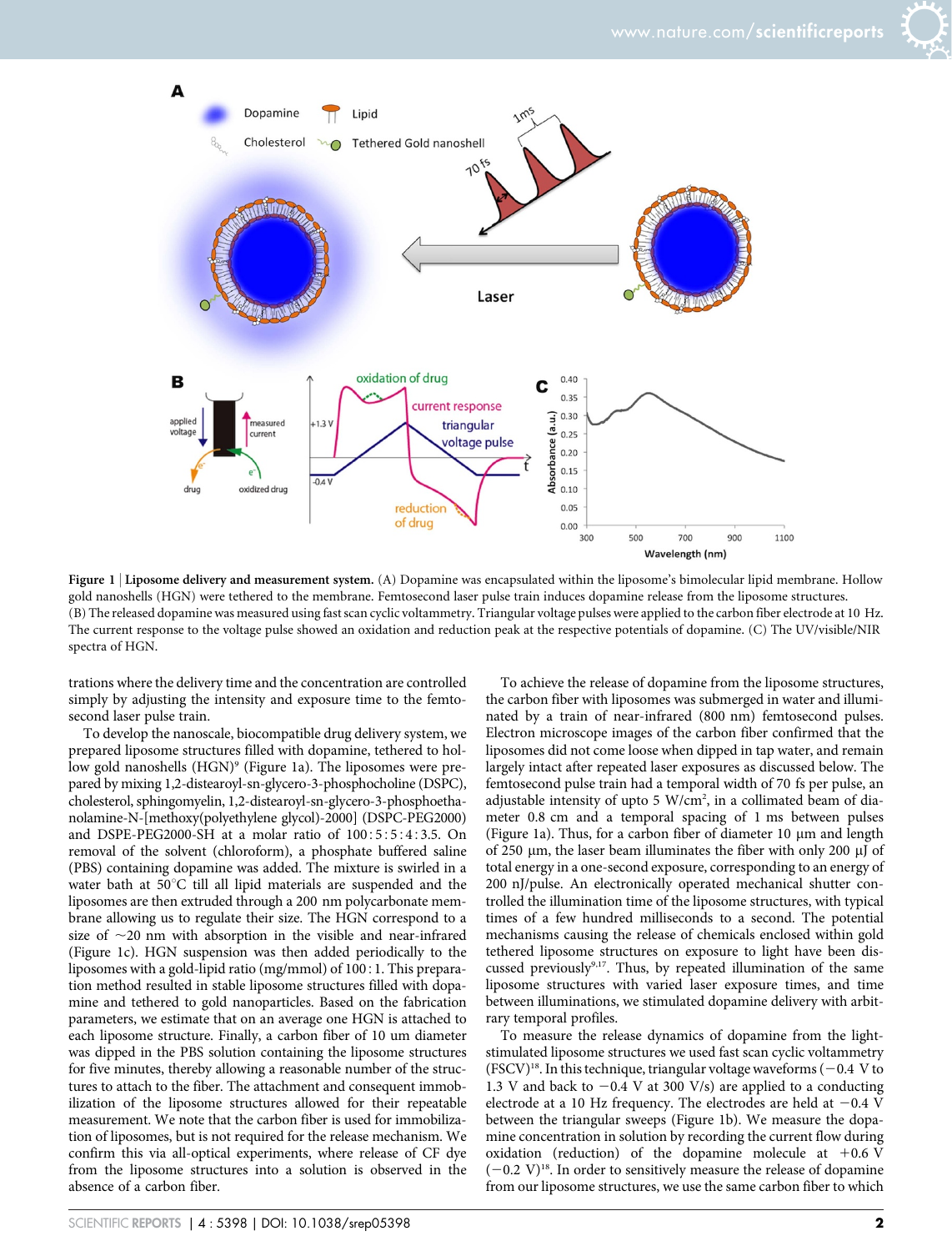the liposome structures were attached as the conducting electrode. This improvisation to the FSCV technique thus allows us to measure the dopamine release directly at source with high sensitivity. The increased sensitivity, combined with the immobilization of the liposome structures on the carbon fiber, allows us to measure the repeated, on-demand, pulsatile release dynamics of the liposome structures.

Figure 2a shows the temporal profile of the dopamine concentration released into the solution due to a single one second, 3 W/cm<sup>2</sup> illumination with the femtosecond pulse train. We clearly see a rapid and linear rise in the dopamine concentration released while the carbon fiber with the fixed liposome structures is being illuminated. As soon as the laser illumination is shuttered, the dopamine concentration decays exponentially due to diffusion into the solution away

from the carbon fiber source. This slow diffusion profile into the solution is expected to vary depending on the solution, dopamine uptake by neighbouring cells and other real-world processes<sup>19</sup>, which are not the focus of this paper. Here we focus on the sub-second controlled rise in the dopamine concentration (i.e. time profile of dopamine delivery) during laser illumination. The inset in Figure 2a demonstrates pulsatile dopamine delivery achieved via repeated, one-second laser exposures, spaced 40 seconds apart. In each of the dopamine release profiles, we observe the linear and rapid rise in dopamine concentration during the laser exposure, followed by the diffusion of dopamine away from the source.

By adjusting the laser intensity, the exposure time, and the time between exposures, we can program an arbitrary pulsatile dopamine release. Figure 3 demonstrates such an arbitrary pulsatile release



Figure 2 | Pulsatile, repeatable dopamine release. (A) Rapid increase in dopamine concentration stimulated by a one-second laser exposure followed by a decrease due to diffusion process. (Inset) Pulsatile release by repeated one-second laser exposures over 100 s of seconds. (B) We observe an initial rapid, and then slow decrease in dopamine released per exposure after multiple laser exposures. This dynamic can be fitted by bi-exponential curve and is explained by assuming two populations of liposomes with different delivery mechanisms.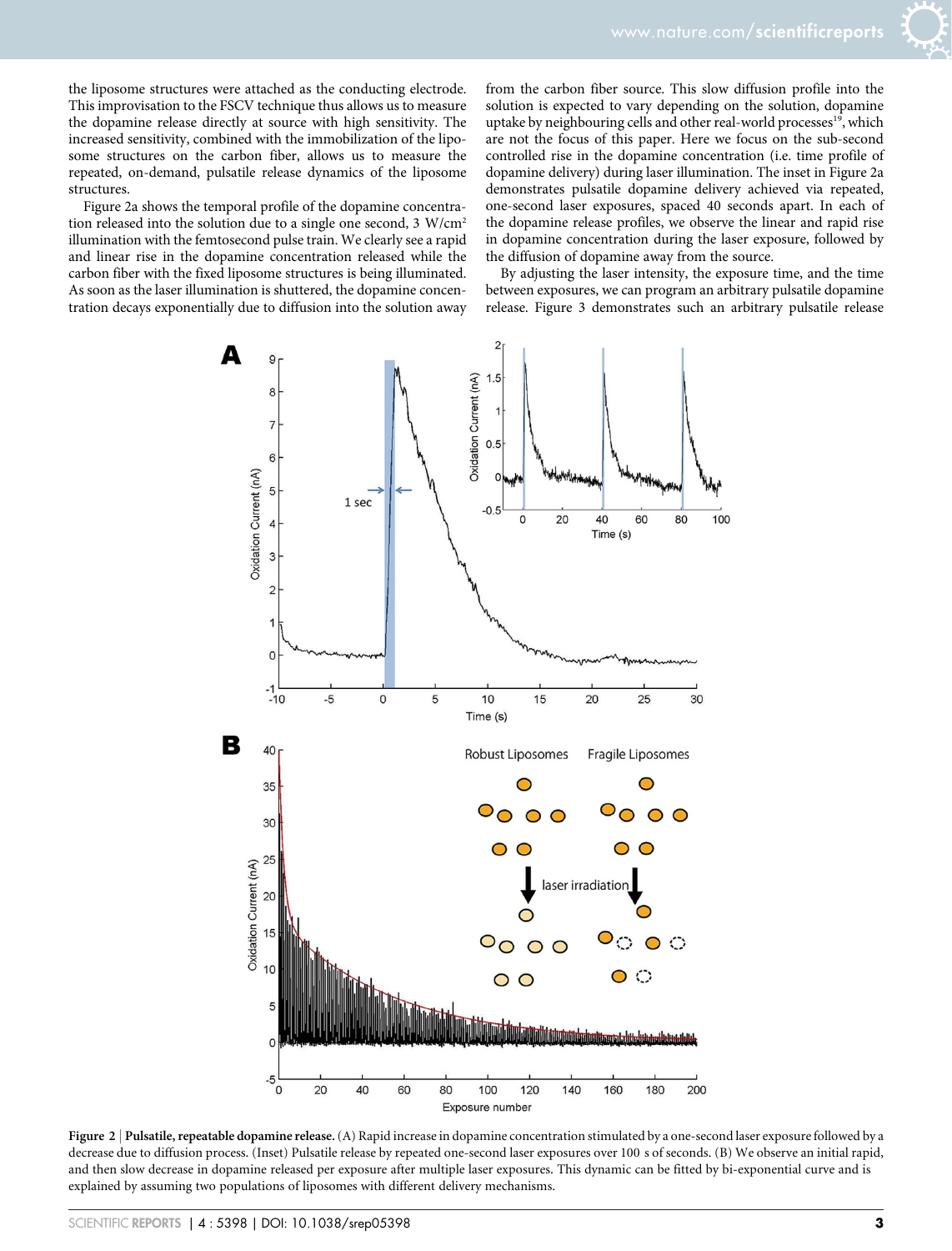

Figure 3 | On-demand, repeatable and sub-second drug delivery. We demonstrate repeated dopamine pulses with arbitrary concentration and temporal profiles controlled via the laser intensity and exposure time respectively. The insets show the linear rise in dopamine concentration during laser exposure, with faster dopamine release rates for higher laser intensities and more prolonged release with longer pulses.

profile where the liposome structures were repeatedly illuminated with the femtosecond pulse train using intensities between 2  $W/cm<sup>2</sup>$ and 3 W/cm<sup>2</sup> , exposure times between 500 ms and 1second, and the time between exposures ranging from 5 s to 20 s. The insets in Figure 3 show that the released dopamine increases linearly during the period of illumination, with the rate of release determined by the input laser intensity. Hence it is possible to independently control the temporal profile of the released dopamine (via the exposure time to the laser) and the quantity of the released dopamine (via the intensity of the laser pulse). We note that we are not mimicking the native release processes themselves<sup>20,21</sup>, but instead we have demonstrated an artificial system that is capable of reproducing the temporal profile of the chemical concentration produced by native release processes.

In order to further understand the long term behavior and stability of this dopamine delivery system, we measured the peak dopamine concentration released over repeated one-second, 3 W/cm<sup>2</sup> exposures. The exposures were set 40 seconds apart, thereby allowing the dopamine from the previous release to diffuse away. This time between exposures did not alter the results of the experiments. In Figure 2b, we plot the peak dopamine concentration released versus the exposure number. The data can be directly fit to a bi-exponential decay, indicating two different processes contributing to the dopamine delivery mechanism – a fast process that lasts only for the first few exposures, and a longer process that lasts for 100 s of exposures.

We mathematically model this behavior by assuming that there are two populations of liposome structures: (i) a 'fragile' population with a high probability –  $\alpha_f$ , of destruction of any one of these liposome structures in a single laser exposure, thereby causing all dopamine within that liposome structure to be released at once<sup>9</sup>; and (ii) a robust population of liposomes which are not destroyed on laser exposure, but laser exposure increases the permeability of their lipid membranes resulting in the fractional release of dopamine molecules into the solution. Such increases in permeability may be due to thermal<sup>17,22</sup> or mechanical<sup>9,23</sup> effects from external stimulations as have been proposed previously. With these assumptions, the number of 'fragile' liposomes  $(N_f^k)$  surviving after the  $k_{th}$  exposure is given by the exponential decay  $N_f^k = N_f^0 e^{-k*\alpha_f}$ , where  $N_f^0$  is the initial population of the 'fragile' liposomes. The dopamine released in the  $k_{th}$ exposure from these liposomes is simply the number destroyed times the dopamine contained in their internal volume -  $\alpha_f N_f^0 e^{-k*\alpha_f} C_0 V_0$ , where  $C_0$  and  $V_0$  are the concentrations and volumes of each of the as-made liposome structures. For the robust population of liposomes, the number of liposomes doesn't change over time. However, the internal concentration of dopamine continues to deplete due to its partial diffusion into the solution on laser exposure. Assuming that this partial diffusion is merely proportional to the difference in internal and external concentrations (with a proportionality constant of  $\alpha_r$ ), and that the external concentration always goes to zero by the time of the next laser exposure, the dopamine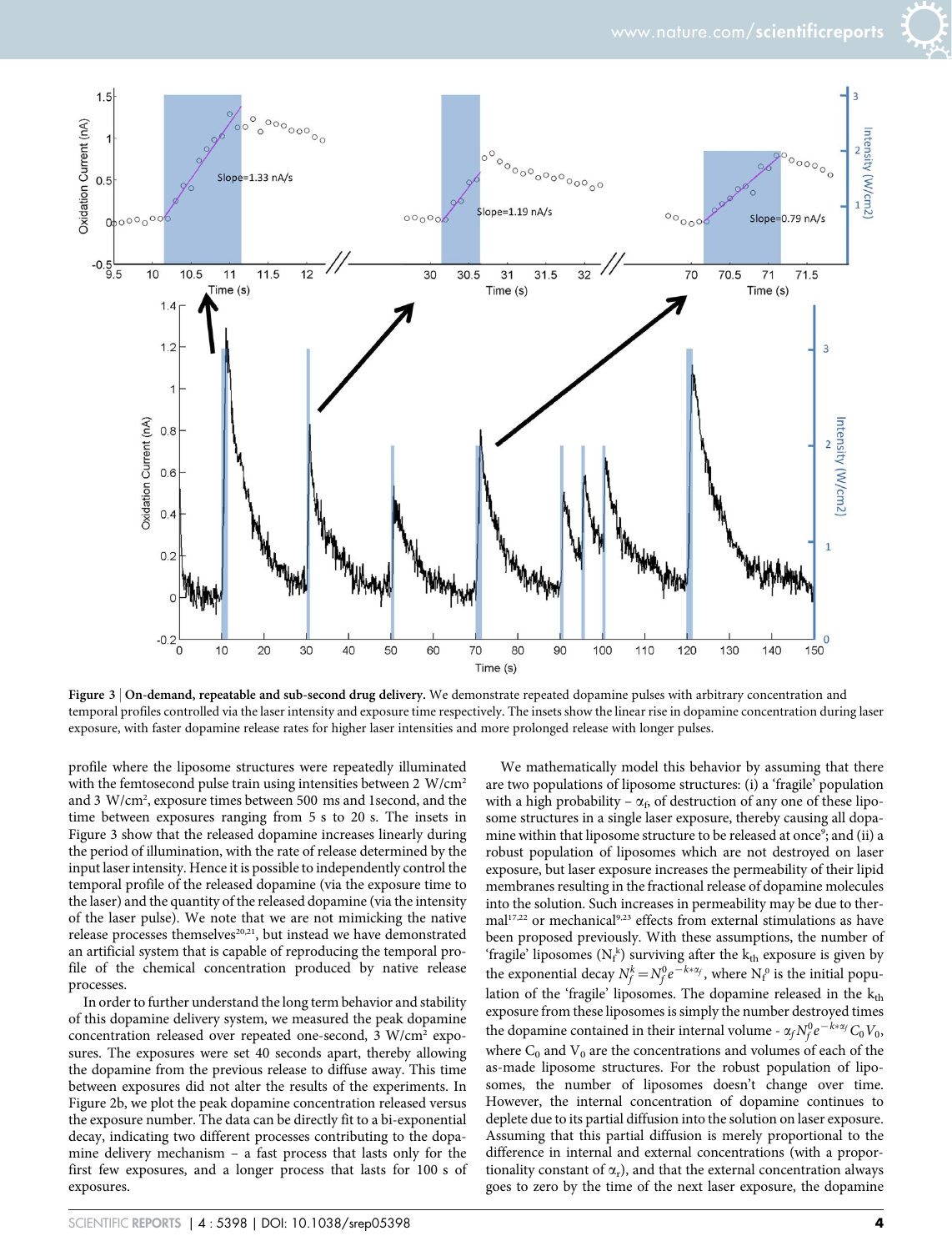



Figure 4 | The electron microscopy images of liposomes attached to carbon fiber. (A) Carbon fiber to which liposome structures were fixed for repeated measurement. Rectangle denotes the zoomed in region in (B) before liposome were attached, (C) after liposomes were attached and (D) after laser exposure. One observes a large number of speckles in (C) indicating the attached liposomes and a slightly reduced number in (D) due to losses after laser exposure. A few nominal circles and squares are guides for the eye, with circles as examples of regions where liposomes attach and remain attached after laser exposure (robust population). Squares are examples of regions where liposomes attach but are destroyed after laser exposure (fragile population).

released during the  ${\rm k_{th}}$  exposure is simply  $\alpha_r C_r^k V_0 N_r^0$ , where  $C_{\rm r}^{\ \ k}$  is the internal dopamine concentration in the robust liposomes during the  $k_{th}$  exposure, and  $N_r^0$  is the number of robust liposomes. Thus the internal concentration of dopamine follows an exponential decay given by  $C_r^k = C_0 e^{-k \times \alpha r}$  where  $C_0$  is the as-made initial dopamine concentration. The total dopamine released, given by the sum of the two contributions, thus exhibits a bi-exponential decay with constants  $\alpha_f$  and  $\alpha_r$  and magnitudes N<sub>f</sub> and N<sub>r</sub> respectively.

To extract the above parameters from our experiment, we fit the data in Figure 3b with the expected biexponential decay. This gives us values for  $\alpha_{\rm f}$  and  $\alpha_{\rm r}$  as 0.29  $\pm$  0.08 (standard error; n = 7) and 0.06  $\pm$ 0.03 respectively, and the ratio of  $N_r$  to  $N_f$  is 4 : 1 within experimental error. The large ratio of  $\rm N_r{:}N_f$  indicates that only a small percentage of the liposomes are 'fragile'. Also, the large value of  $\alpha_{\rm f}$  indicates that this 'fragile' population contributes to the release only in the few initial exposures before they are essentially all destroyed. On the other hand, the 'robust' liposomes constitute a large fraction of the population, and the small  $\alpha_r$  value demonstrates the possibility of repeated release of dopamine over long periods of time. These robust populations also open the door to future dopamine 'nano-factories' within the liposomes<sup>24</sup>, which maintain the internal dopamine concentrations and thus eliminate the slow decay component.

Figure 4 shows an electron microscope image of the liposome structures before and after laser exposure and provides an independent confirmation of this model. As previously discussed, Figure 4c shows numerous liposome structures sticking to the carbon fiber before laser exposure, and Figure 4d images the same region of the carbon fiber after repeated laser exposure. Comparison of these two images indicates that only a small population of the liposome structures have been destroyed (about 20% - consistent with the extracted parameters from our mathematical model), while a large fraction remains after the laser irradiation.

In conclusion, we have demonstrated an on-demand, subsecond, pulsatile, dopamine delivery system using femtosecond lasers as a non-destructive external stimulus. By varying the laser intensity and exposure time, we can arbitrarily and precisely control the concentration and temporal profile of the dopamine delivery. Given the fast timescales on which neural signaling operates, this rapid temporal control provides the ability to mimic the temporal profile of chemicals released during important neurochemical processes. Future directions lie in investigating the applicability of this fast delivery system to a wide range of neurochemicals that can be encapsulated in liposomes<sup>25</sup>. The technique promises future potential for the delivery of natural and synthetic therapeutic compounds involved in rapid biological signaling; stimulating multiple brain locations simultaneously by combining with recently developed femtosecond techniques to control the size and shape of the stimulated volume<sup>26</sup> engineering the response of the delivery system to different laser wavelengths to allow for multi-channel operation; and potentially replacing lost functionality due to neural degeneration via 'neurochemical prosthesis'.

- 1. Peer, D. et al. Nanocarriers as an emerging platform for cancer therapy. Nat Nanotechnol 2, 751–760 (2007).
- 2. Ganta, S., Devalapally, H., Shahiwala, A. & Amiji, M. A review of stimuliresponsive nanocarriers for drug and gene delivery. J. Control. Release 126, 187–204 (2008).
- 3. Arap, W., Pasqualini, R. & Ruoslahti, E. Cancer treatment by targeted drug delivery to tumor vasculature in a mouse model. Science 279, 377–380 (1998).
- 4. LaVan, D. A., McGuire, T. & Langer, R. Small-scale systems for in vivo drug delivery. Nat Biotechnol 21, 1184–1191 (2003).
- 5. Kikuchi, A. & Okano, T. Pulsatile drug release control using hydrogels. Adv. Drug Deliv. Rev. 54, 53–77 (2002).
- 6. Welsh, D. K., Logothetis, D. E., Meister, M. & Reppert, S. M. Individual neurons dissociated from rat suprachiasmatic nucleus express independently phased circadian firing rhythms. Neuron 14, 697-706 (1995).
- 7. Buzsáki, G. & Draguhn, A. Neuronal oscillations in cortical networks. Science 304, 1926–1929 (2004).
- Ellis-Davies, G. C. R. Caged compounds: photorelease technology for control of cellular chemistry and physiology. Nat Meth 4, 619–628 (2007).
- 9. Wu, G. et al. Remotely triggered liposome release by near-infrared light absorption via hollow gold nanoshells. J. Am. Chem. Soc. 130, 8175-8177 (2008).
- 10. Purvis, J. E. & Lahav, G. Encoding and decoding cellular information through signaling dynamics. Cell 152, 945–956 (2013).
- 11. Alberts, B. et al. Molecular Biology of the Cell. Garland Science, New York (2002).
- 12. Roitman, M. F., Stuber, G. D., Phillips, P. E. M., Wightman, R. M. & Carelli, R. M. Dopamine operates as a subsecond modulator of food seeking. J Neurosci 24, 1265–1271 (2004).
- 13. Wickens, J. R., Budd, C. S., Hyland, B. I. & Arbuthnott, G. W. Striatal contributions to reward and decision making: making sense of regional variations in a reiterated processing matrix. Ann N Y Acad Sci 1104, 192–212 (2007).